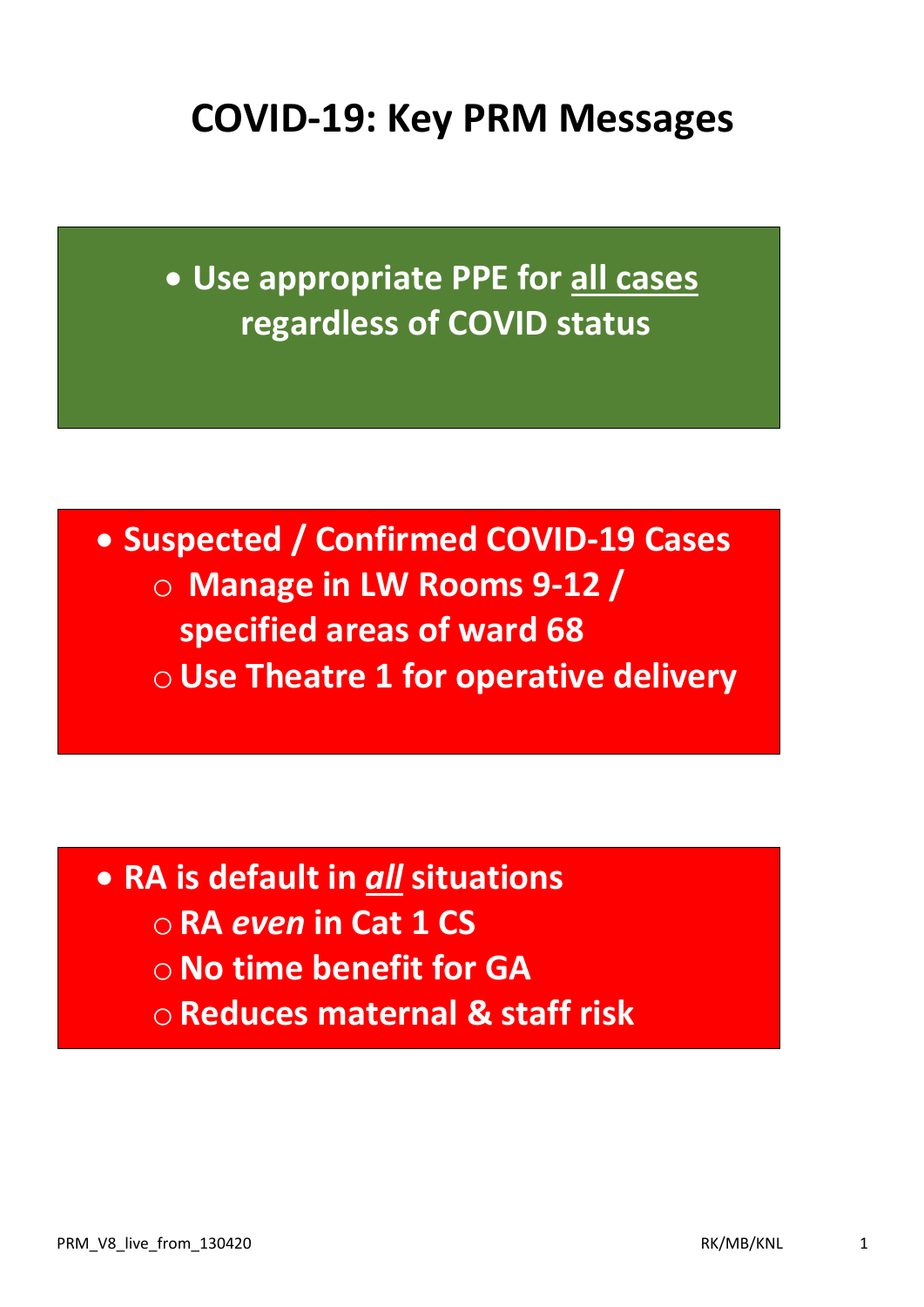







## Summary guidance from PHE/RCoA/AAGBI/RCOG relevant to obstetric anaesthetists

| Antenatal /postnatal<br>ward / clinic    | Consultation/assessment >2 m distance from patient                                                           | FRSM, eye protection                                                      |
|------------------------------------------|--------------------------------------------------------------------------------------------------------------|---------------------------------------------------------------------------|
|                                          | Consultation/assessment if not in labour/1 <sup>st</sup> stage labour e.g.<br>consent for epidural analgesia | Apron, gloves, FRSM, eye protection                                       |
| Labour ward                              | Consultation/assessment in 2 <sup>nd</sup> /3 <sup>rd</sup> stage labour e.g. attending<br><b>PPH</b>        | Apron, FRDG, gloves, FRSM, eye protection                                 |
|                                          | <b>Epidural insertion</b>                                                                                    | Apron, sterile FRDG, sterile gloves, FRSM, eye<br>protection              |
| <b>Theatre</b>                           | Caesarean section with neuraxial anaesthesia <sup>1</sup> (low risk of GA,<br>e.g. elective CS for breech)   | Apron, sterile <sup>2</sup> FRDG, sterile gloves, FRSM, eye<br>protection |
|                                          | Caesarean section with neuraxial anaesthesia (but higher risk of<br>$GA3$ e.g. Category 1 CS)                | Apron, sterile FRDG, sterile gloves, FRSM or<br>FFP3, eye protection      |
|                                          | Caesarean section with general anaesthesia                                                                   | Apron, FRDG, gloves, FFP3, eye protection                                 |
| <b>Non-CS obstetric theatre</b><br>cases | Trial of instrumental delivery in theatre, removal of retained<br>placenta (with regional anaesthesia)       | Apron, sterile FRDG, sterile gloves, FRSM, eye<br>protection              |
|                                          | Any other case requiring general anaesthesia                                                                 | Apron, FRDG, gloves, FFP3, eye protection                                 |

*1. Neuraxial anaesthesia refers to epidural, spinal or combined spinal-epidural analgesia/anaesthesia.*

*2. Sterile only if de novo procedure, otherwise non-sterile acceptable.*

*3. Predictors of higher risk of GA conversion include:* 

• *Top up of pre-existing poorly functioning epidural, missed segments, unilaterality, breakthrough pain (consider removing and performing spinal).*

• *Anticipated difficult or prolonged surgery or haemorrhage, previous abdominal surgery, adhesions, classical incision, placenta praevia, multiple procedures, uterine structural abnormalities.*

11 April 2020 | Dr Nuala Lucas, Dr Jim Bamber, Dr Fiona Donald, Dr Felicity Platt | icmanaesthesiacovid-19.org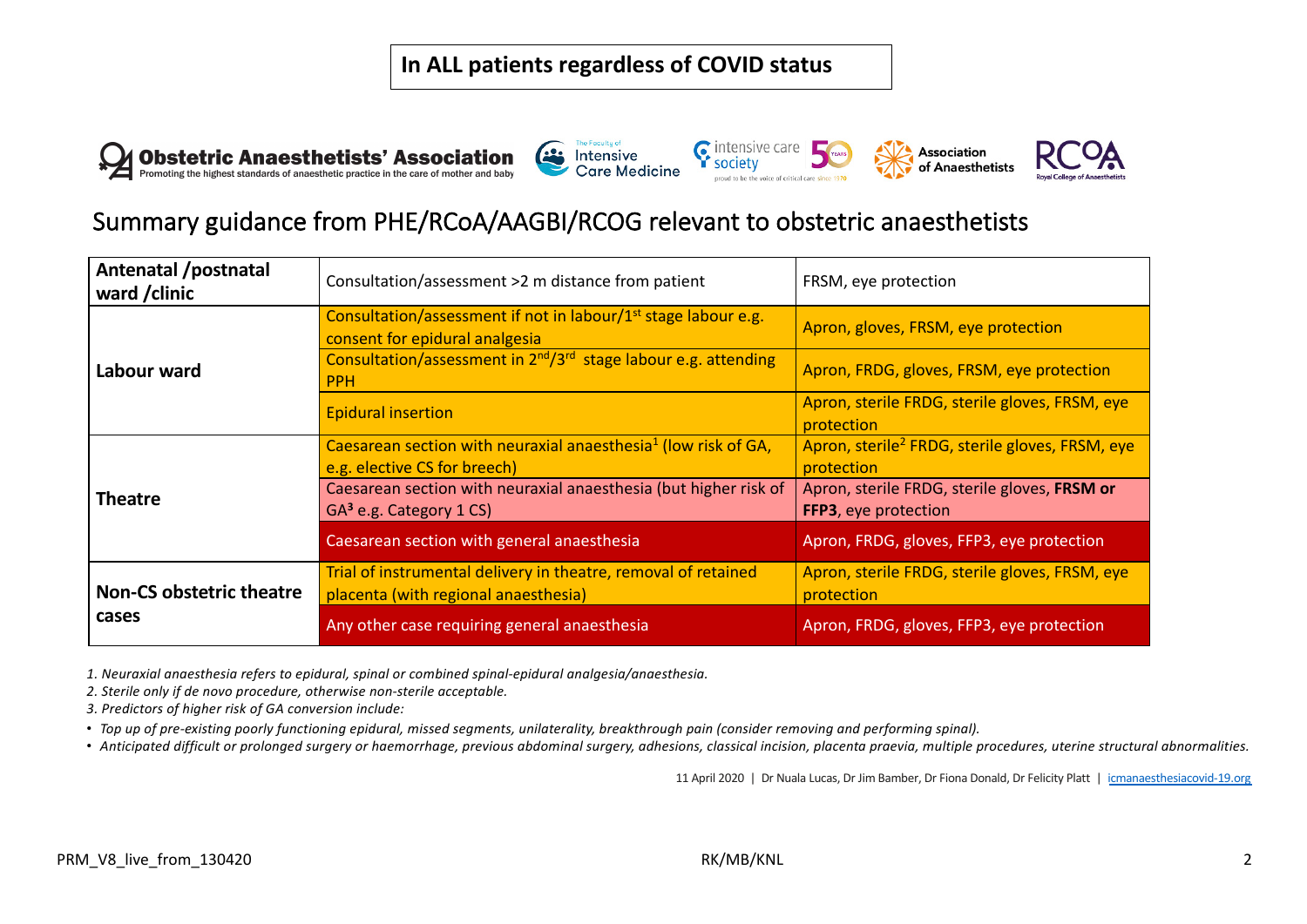#### **In ALL patients regardless of COVID status**



**Com** Intensive **Care Medicine** 







## Donning PPE for obstetric anaesthesia

#### **Labour epidural**

#### **Prior to entering room:**

- Put on theatre hat, FRSM & eye protection
- Scrub up
- Put on disposable fluid resistant sterile gown, sterile gloves
- Perform epidural procedure and ensure epidural is working

#### **Prior to exit of room:**

- Remove gloves, clean hands with gel
- Remove gown & turn inside out
- Remove eye protection.
- Dispose of all items in clinical waste bin
- Gel hands

#### **Outside room:**

- Remove FRSM (avoid touching outside) & hat
- Dispose of in clinical waste bin
- Wash hands with soap and water

#### **Caesarean delivery spinal anaesthesia**

#### **Theatre:**

- Put on sterile PPE as described, in an area at least 2m away from patient
- Perform spinal procedure
- Wear this PPE throughout case.
- **Prior to transfer from theatre:**
- Ask patient to put on FRSM after cleaning hands with gel prior to transfer back to room

#### **After transfer:**

- Move at least 2m away from patient
- Staff transferring patient from
- \ theatre to doff FRDG and gloves,
- perform hand hygiene and replace with apron and fresh gloves

#### **Caesarean delivery general anaesthesia**

#### **Theatre:**

- Put on AGP PPE in an area at least 2m away from patient prior to induction https://youtu.be/kKz\_vNGsNhc
- Undertake induction and intubation
- Keep AGP PPE on until after extubation
- **Prior to transfer from theatre:**
- Put well fitted oxygen mask on patient
- Wait in theatre till patient's airway is safe before transfer of patient to room
- Hand over to clean team who will be wearing standard PPE (midwife looking after patient + someone to push bed)
- Patient transferred to room by clean team
- Remove AGP PPE as per doffing procedure https://youtu.be/oUo5O1JmLH0
- Wash hands with soap & water

11 April 2020 | Dr Nuala Lucas, Dr Jim Bamber, Dr Fiona Donald, Dr Felicity Platt | icmanaesthesiacovid-19.org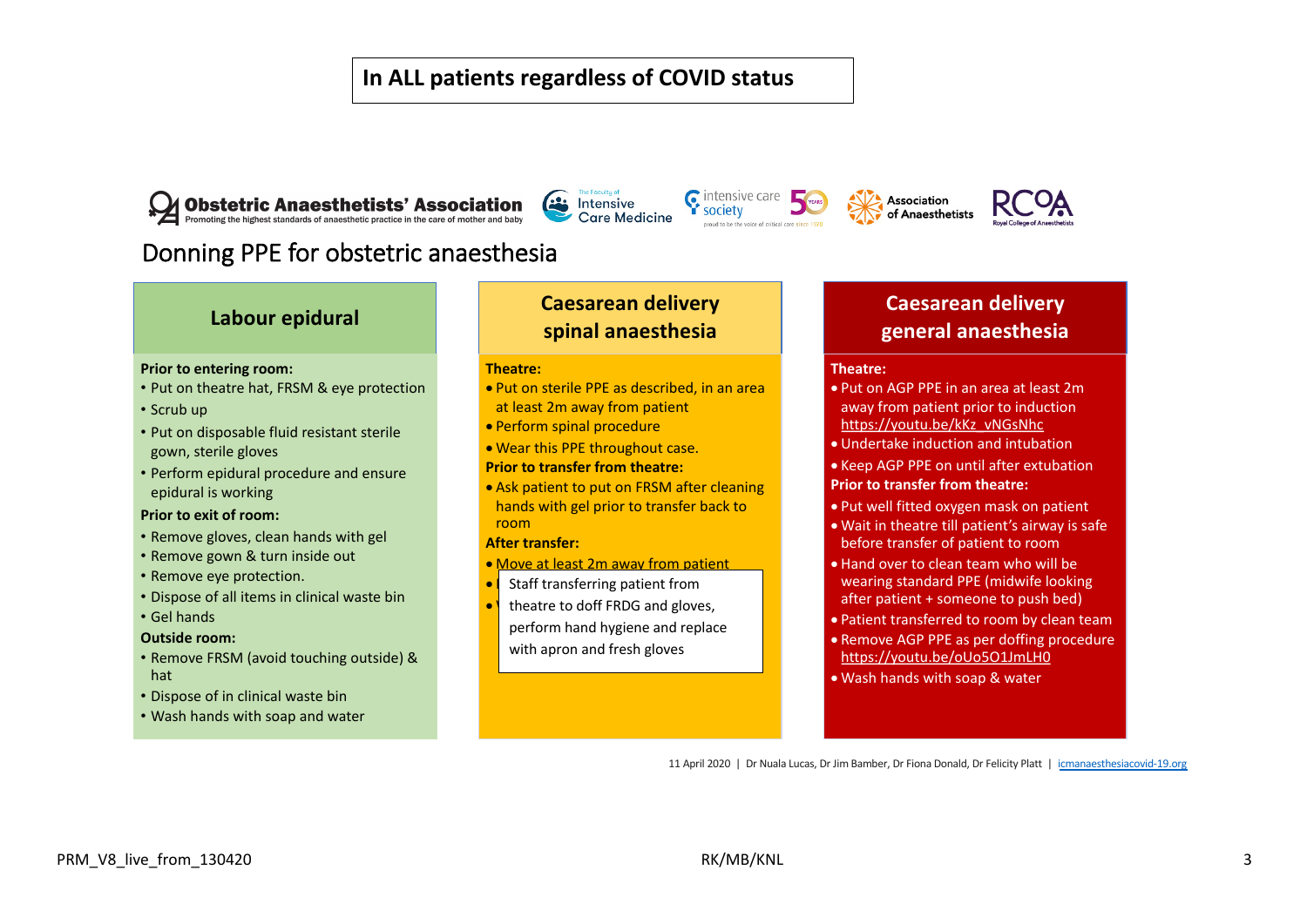| General                    |                                                                                                                             |                                                                              |
|----------------------------|-----------------------------------------------------------------------------------------------------------------------------|------------------------------------------------------------------------------|
| Anaesthesia                | <b>Consultant decision</b><br>$\bullet$                                                                                     | • NO first breath until ETT balloon inflated                                 |
|                            | Perform GA checklist outside theatre<br>$\bullet$                                                                           | Check position without auscultation (chest<br>٠<br>wall expansion, $ETCO2$ ) |
|                            | All staff must don full PPE including FFP3<br>$\bullet$<br>mask & are in theatre prior to induction for<br>duration of case | Avoid breaking breathing circuit (clamp ETT<br>if required)                  |
|                            | Non-anaes staff wait in Th 1 ante-room<br>$\bullet$                                                                         | Non-anaesthetic staff leave before<br>$\bullet$                              |
| Key points                 | Avoid theatre entry/exit wherever possible<br>$\bullet$<br>within 20 mins of intubation/extubation                          | extubation (need one runner outside<br>theatre)                              |
|                            |                                                                                                                             | All staff present at extubation remain in<br>theatre for 20 mins afterwards  |
|                            | All drugs prep'd before GA<br>$\bullet$                                                                                     | Patient recovered in theatre for 20 mins                                     |
|                            | No sodium citrate<br>$\bullet$                                                                                              |                                                                              |
| In ALL patients regardless | Have Sugammadex in theatre<br>$\bullet$                                                                                     | Clean team in fresh PPE (surgical mask<br>$\bullet$                          |
| of COVID status            | Avoid NSAIDs & Dex in suspected /<br>$\bullet$<br>confirmed COVID-19 cases                                                  | adequate), receives patient & takes to<br>room)                              |
|                            |                                                                                                                             | Theatre team doff                                                            |
|                            | Pre-oxygenate with tight fitting mask<br>$\bullet$                                                                          | Remove mask in bin outside theatre door<br>$\bullet$                         |
|                            | Avoid manual ventilation (low vols if<br>$\bullet$<br>essential, consider 2-person technique)                               | Wipe neck and wipe down shoes<br>$\bullet$                                   |
|                            | Turn off gas flow before intubation<br>٠                                                                                    |                                                                              |
|                            |                                                                                                                             |                                                                              |

| Ventilated  |  |
|-------------|--|
| transfer to |  |
| TCU         |  |

In ALL patients regardless of COVID status

- Request MICU (24225)
- Pre-oxygenate with  $100\%$  O<sub>2</sub>
- Ensure patient paralysed
- Turn off gas flow **before** switching ventilators
- Turn APL valve to fully open
- Clamp ETT
- Detach anaesthetic circuit
- Connect to transport ventilator
- Unclamp ETT
- Clean team to transfer patient to ICU
- Usual transfer checks
- Call ICU to inform of transfer pre-departure
- Theatre team doff PPE after patient has left